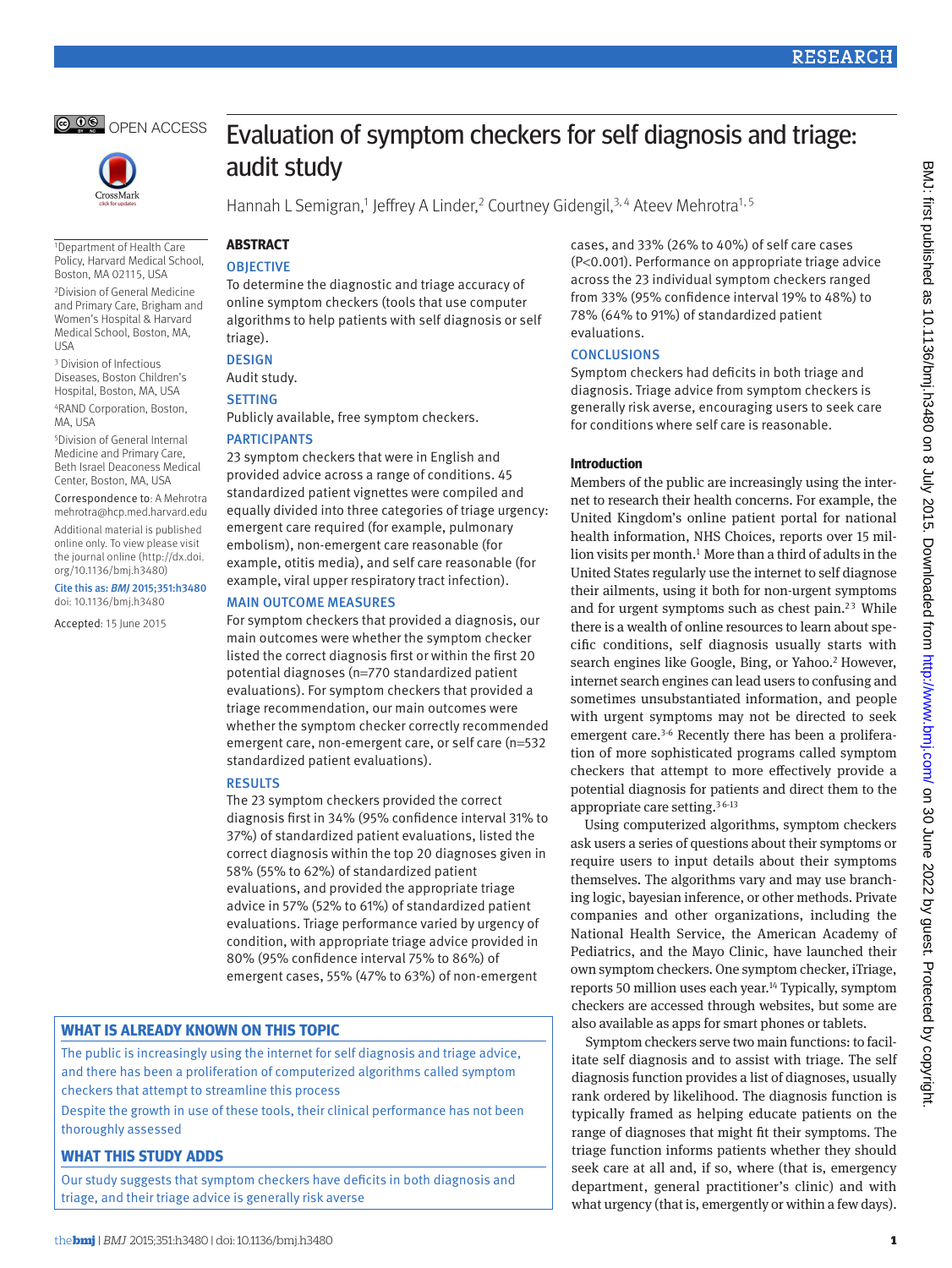Symptom checkers may supplement or replace telephone triage lines, which are common in primary care[.15](#page-8-6)-[18](#page-8-7) To ensure the safety of medical mobile apps, the US Congress is considering the regulation of apps that "provide a list of possible medical conditions and advice on when to consult a health care provider."[19](#page-8-8) [20](#page-8-9)

Symptom checkers have several potential benefits. They can encourage patients with a life threatening problem such as stroke or heart attack to seek emergency care[.21](#page-8-10) For patients with a non-emergent problem that does not require a medical visit, these programs can reassure people and recommend they stay home. For approximately a quarter of visits for acute respiratory illness such as viral upper respiratory tract infection, patients do not receive any intervention beyond over the counter treatment,<sup>22</sup> and over half of patients receive unnecessary antibiotics.<sup>[23-](#page-8-12)[25](#page-8-13)</sup> Reducing the number of visits saves patients' time and money, deters overprescribing of antibiotics, and may decrease demand on primary care providers—a critical problem given that the workload for general practitioners in the United Kingdom increased by 62% from 1995 to 2008.[17](#page-8-14) However, there are several key concerns. If patients with a life threatening problem are misdiagnosed and not told to seek care, their health could worsen, increasing morbidity and mortality. Alternatively, if patients with minor illnesses are told to seek care, in particular in an emergency department, such programs could increase unnecessary visits and therefore result in increased time and costs for patients and society.

The impact of symptom checkers will depend to a large degree on their clinical performance. To measure the accuracy of diagnosis and triage advice provided by symptom checkers, we used 45 standardized patient vignettes to audit 23 symptom checkers. The vignettes reflected a range of conditions from common to less common and low acuity to life threatening.

#### **Methods**

## Search strategy for symptom checkers

Between June 2014 and November 2014 we searched for symptoms checkers that were in English, were free, were publicly available, were for humans (compared with veterinary use), and did not focus on a single type of condition (for example, only orthopedic problems). To find symptom checkers that were available as apps in the Apple app store and Google Play, we used two search phrases ("symptom checker", "medical diagnosis") used in a recent study on symptom checkers and examined the first 240 search results by hand.[12](#page-8-15) We chose 240 because this cut-off has been used in previous studies that have searched smartphone app stores[.26](#page-8-16) To find online symptom checkers, we entered the same two search phrases in Google and Google Scholar and examined the first 300 results. In previous research, the probability of relevant search results identified using Google declines substantially after the first 300 results[.27](#page-8-17) We supplemented our searches by asking the developers of two symptom checkers if they knew of other competing products.

In total we identified 143 symptom checkers. We excluded 102 that used the same medical content and logic as another tool (and therefore would have identical performance) (see list in supplementary appendix). We excluded a further 25 that only focused on a single class of illness (for example, orthopedic problems), 14 that only provided medical advice (for example, what symptoms are typically associated with a certain condition) and did not provide diagnosis or triage advice, and two that were not working. After these exclusions, we evaluated 23 symptom checkers.

#### Symptom checkers' characteristics

We categorized symptom checkers by whether they facilitated self diagnosis, self triage, or both; type of organization that operated the symptom checker; and the maximum number of diagnoses provided and whether they were based on Schmitt or Thompson nurse triage guidelines, which are decision support protocols commonly used in telephone triage for pediatric and adult consultations, respectively[.28](#page-8-18) [29](#page-8-19) We grouped government and health plans together because both may have a financial incentive to deter unnecessary visits. In the supplementary appendix we provide data when available about estimated total visitors to select symptom checkers.

#### Clinical vignettes

To evaluate the diagnosis and triage performance of the symptom checkers, we used 45 standardized patient vignettes. We used clinical vignettes to assess performance because they are a common method to test physicians and other clinicians on their diagnostic ability and management decisions. We purposefully selected standardized patient vignettes from three categories of triage urgency: 15 vignettes for which emergent care is required, 15 vignettes for which non-emergent care is reasonable, and 15 vignettes for which a medical visit is generally unnecessary and self care is sufficient. We chose vignettes across the severity spectrum because patients use symptom checkers for symptoms that require both urgent and non-urgent care[.3](#page-8-2) We included vignettes for both common and uncommon conditions because we believe that the clinical community would be particularly interested in performance for less common but potentially life threatening problems.

The standardized patient vignettes were identified from various clinical sources, including materials used to educate health professionals and a medical resource website with content provided by a panel of physicians[.30](#page-8-20) The source for each vignette also provided the associated correct diagnosis. Symptom checkers generally require users to enter a list of symptoms or ask a series of questions about their symptoms. Each vignette was simplified into a core set of symptoms for easy entry, and in some situations we supplemented the data provided by the vignette because a symptom checker asked about a symptom not addressed in the vignette (see the supplementary appendix for details on source, core symptoms, and supplemental symptoms for each vignette).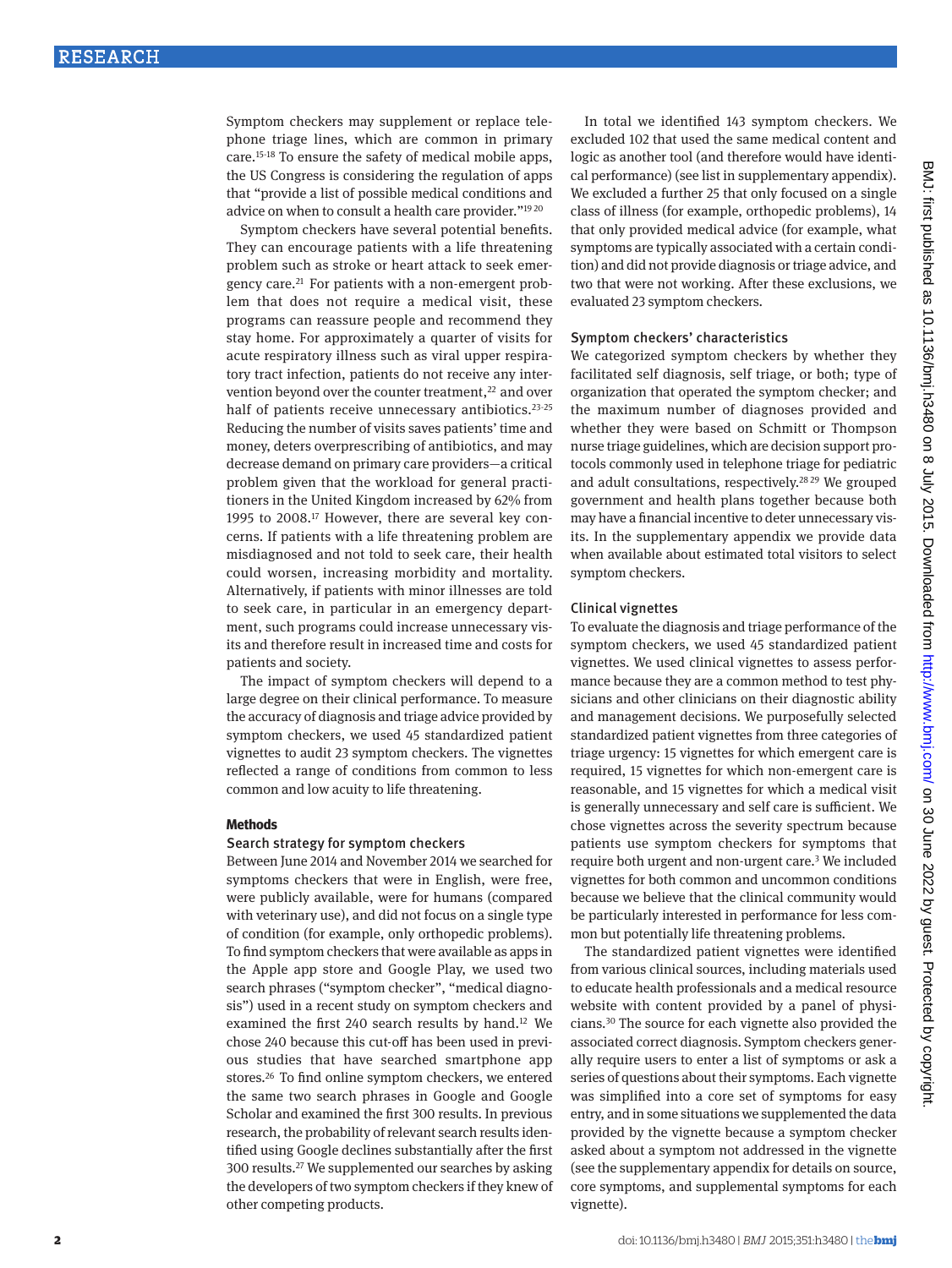We categorized the 45 vignettes as either "common" or "uncommon" diagnoses based on the prevalence of the diagnosis among ambulatory visits in the United States (for full details see the supplementary appendix). $31$ 

#### Assessing diagnosis and triage results

Each standardized patient vignette was entered into each website or app, and we recorded the resulting diagnoses and triage advice. An author (HS) with no clinical training entered all the vignettes. A random sample of 25 vignettes was entered into symptom checkers by another person without clinical training and the inter-rater reliability between the two in capturing the symptom checker's recommendations for diagnosis and triage was high (Cohen's κ 0.90). In some cases we could not evaluate a vignette because some symptom checkers focus only on children or on adults or the symptom checker did not list or ask for the key symptom in the vignette. To avoid penalizing these symptom checkers, we referred to standardized patient vignettes that successfully yielded an output as "standardized patient evaluations."

To assess diagnostic accuracy, we noted whether the correct diagnosis was listed first or listed at all. For several vignettes, two symptom checkers presented a large number of diagnoses (as much as 99). Because such a long list of potential diagnoses is unlikely to be useful for patients, we considered a diagnosis to be listed at all only if it was within the first 20 diagnoses provided by a symptom checker. It is possible that many patients only focus on the top diagnoses listed. Therefore we also looked at whether the correct diagnosis was listed in the first three diagnoses given. We judged the diagnosis incorrect if the symptom checker indicated that the condition could not be identified.

We categorized the triage advice into three groups: emergent, which included advice to call an ambulance, go to the emergency department, or see a general practitioner immediately; non-emergent, which included advice to call a general practitioner or primary care provider, see a general practitioner or primary care provider, go to an urgent care facility, go to a specialist, go to a retail clinic, or have an e-visit; and self care, which included advice to stay at home or go to a pharmacy. If multiple triage locations were suggested (for example, emergency department or specialist), we used the most urgent suggestion. We chose to do so because in almost all of the cases the most urgent triage suggestion was listed first. If a symptom checker was unable to reach a decision on diagnosis for a given standardized patient vignette but provided triage advice, we still assessed the appropriateness of this triage advice. Symptom checkers that required users to select the correct diagnosis before giving triage advice were not included in assessing the accuracy of triage with the exception of iTriage, which always suggested emergent triage advice.

#### Patient involvement

There was no patient involvement in this study.

#### Analysis

We calculated summary statistics for diagnostic accuracy and triage advice with 95% confidence intervals based on binomial distribution using Stata/MP 13.0. Given our focus on symptom checkers as a whole, we did not make statistical comparisons of accuracy between individual symptom checkers. We used  $\chi^2$  tests to compare the diagnosis and triage accuracy by level and urgency and by type of symptom checker. We conducted a sensitivity analysis of triage advice, excluding several symptom checkers that always or usually recommended emergent care.

#### **Results**

#### Study sample

The 23 identified symptom checkers were based in the United Kingdom, United States, the Netherlands, and Poland (table 1): 11 symptom checkers provided both diagnoses and triage advice, eight only provided diagnoses, and four only provided triage advice. The 45 standardized patient vignettes included 26 common and 19 uncommon diagnoses. Performance was assessed on a total of 770 standardized patient evaluations for diagnosis and 532 standardized patient evaluations for triage. Across the symptom checkers, 10 did not ask for demographics (age and sex).

#### Accuracy of diagnosis

Overall, the correct diagnosis was listed first in 34% (95% confidence interval 31% to 37%; table 2) of standardized patient evaluations. Performance varied by urgency of condition. The correct diagnosis was listed first for 24% (19% to 30%) of emergent standardized patient evaluations, 38% (32% to 34%) of non-emergent standardized patient evaluations, and 40% (34% to 47%) of self care standardized patient evaluations (P<0.001 for comparison, table 2). There was no difference between symptom checkers that asked for and did not ask for demographic information (34%, 95% confidence interval 30% to 39% and 34%, 28% to 39%, P=0.88; table 3). The correct diagnosis was, however, listed first more often in standardized patient evaluations for common diagnoses than for uncommon diagnoses (38%, 34% to 43% and 28%, 23% to 33%, P=0.004; table 2).

Performance varied across symptom checkers. Listing the correct diagnosis first in standardized patient evaluations ranged from 5% for MEDoctor (95% confidence interval 0% to 13%) to 50% for DocResponse (33% to 67%; table 4). Few differences were observed by the symptom checkers' characteristics (table 3).

Across all symptom checkers the correct diagnosis was listed in the first three diagnoses in 51% (95% confidence interval 47% to 54%) of standardized patient evaluations and in the first 20 diagnoses in 58% (55% to 62%) of standardized patient evaluations (table 2). Diagnostic accuracy for listing the correct diagnosis in the top three and top 20 was higher for self care conditions than for emergent conditions and was also higher for common conditions than for uncommon conditions. There was no significant difference in listing the correct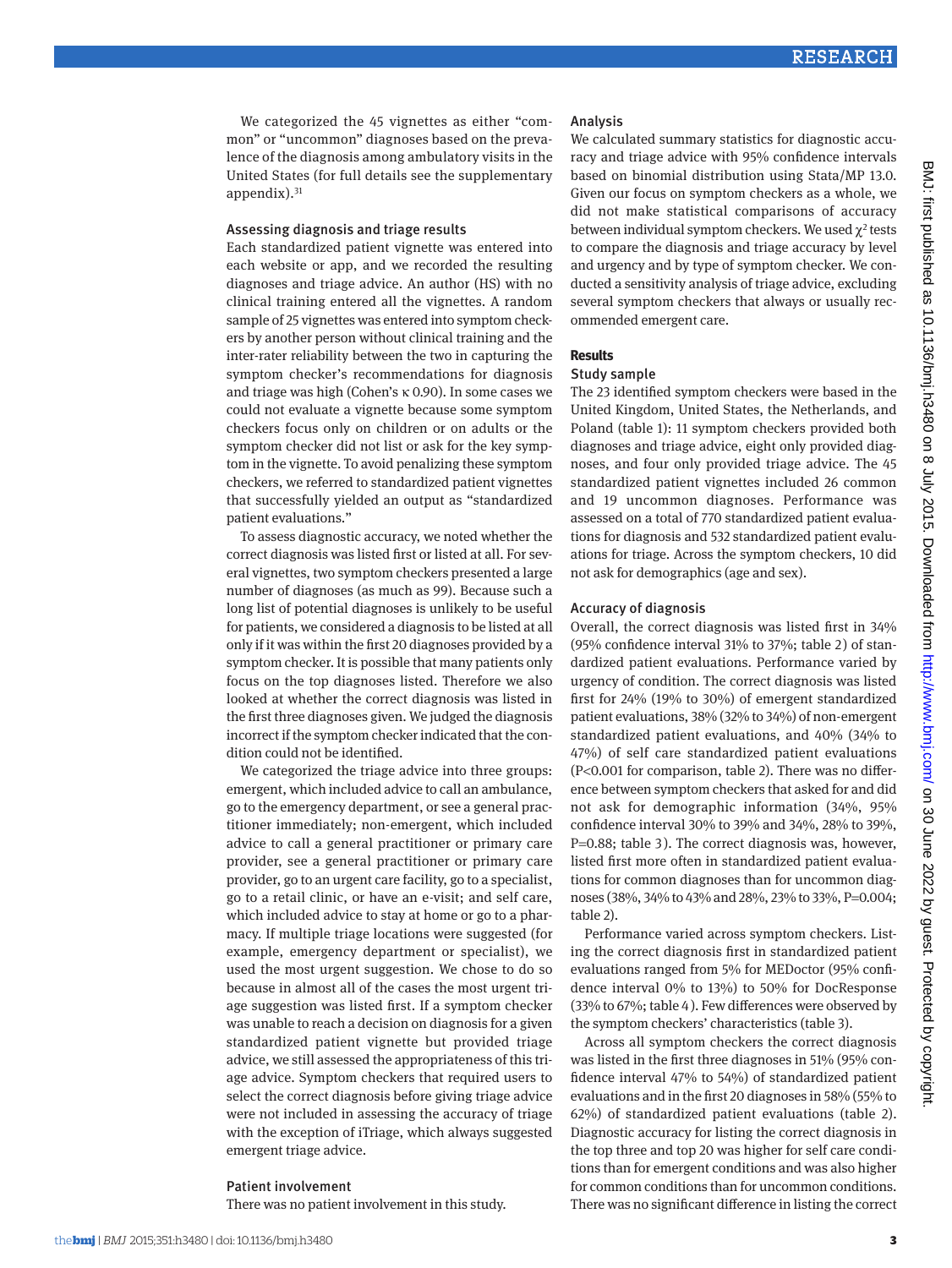| Table 1 Symptom checkers included in the study      |                                                                                                                                                                                                                                                                                                                                                                                              |                         |                                                                                                                                                                           |
|-----------------------------------------------------|----------------------------------------------------------------------------------------------------------------------------------------------------------------------------------------------------------------------------------------------------------------------------------------------------------------------------------------------------------------------------------------------|-------------------------|---------------------------------------------------------------------------------------------------------------------------------------------------------------------------|
| Symptom checker                                     | Description                                                                                                                                                                                                                                                                                                                                                                                  | <b>Maximum No</b>       | of diagnoses* Triage options provided                                                                                                                                     |
| AskMD (USA)                                         | Online health and wellness platform from Sharecare (www.<br>sharecare.com/askmd/get-started)                                                                                                                                                                                                                                                                                                 | 15                      | Not available                                                                                                                                                             |
| BetterMedicine (USA)                                | Health resource from HealthGrades; symptom checker provides<br>possible diagnoses and information about these conditions<br>(www.bettermedicine.com/symptom-checker/)                                                                                                                                                                                                                        | 46                      | Not available                                                                                                                                                             |
| DocResponse (USA)                                   | Symptom checker started by a group of certified physicians; user<br>can choose from internal medicine, dermatology, and orthopedic<br>views (www.docresponse.com/)                                                                                                                                                                                                                           | 5                       | Not available                                                                                                                                                             |
| Doctor Diagnose (USA)                               | App offered on Google Play; provides potential diagnoses and<br>triage advice in some cases                                                                                                                                                                                                                                                                                                  | 3                       | Seek immediate care; call your doctor now; speak<br>with your doctor; home care                                                                                           |
| Drugs.com (USA)                                     | Online resource for drug and related health information; uses<br>content from Harvard Health Publications (www.drugs.com/<br>symptom-checker/)                                                                                                                                                                                                                                               | 10                      | Emergency department; primary care doctor;<br>home care                                                                                                                   |
| EarlyDoc (Netherlands)                              | For triage criteria, uses Dutch College of General Practitioners<br>(NHG) TriageWijzer and the Australian Triage Scale (used in<br>Australia and New Zealand to assess urgency) (www.earlydoc.<br>com/en)                                                                                                                                                                                    | 3                       | Don't wait, and call a doctor now; call a doctor<br>preferably today; see your doctor preferably on a<br>weekday; your complaints don't seem urgent                       |
| Esagil (USA)                                        | Provides list of likely diagnoses (based on number of entered<br>symptoms that are congruent with diagnosis); user can also enter<br>blood and urine lab results along with symptoms (http://esagil.org/)                                                                                                                                                                                    | 65                      | Not available                                                                                                                                                             |
| Family Doctor (USA)                                 | Displays flow chart to track symptoms to diagnosis and triage<br>option; created by American Academy of Physicians (http://<br>familydoctor.org/familydoctor/en/health-tools/search-by-<br>symptom.html)                                                                                                                                                                                     | $\overline{7}$          | Emergency room; see your doctor; home care                                                                                                                                |
| FreeMD (USA)                                        | Takes user through a series of questions in a "check-up" to finish<br>with "what might be wrong with you" and "where to go for care";<br>owned by DSHI Systems, which provides triage decision support<br>solutions from emergency medicine physicians to the US<br>government (Department of Veteran Affairs) and private sector<br>companies; program called TriageXpert (www.freemd.com/) | $\overline{\mathbf{3}}$ | Emergency department; urgent care; doctor's office;<br>doctor e-visit; retail clinic; dentist; home care                                                                  |
| Harvard Medical School Family<br>Health Guide (USA) | From Harvard Health Publications; available both online and in<br>printt (www.health.harvard.edu/fhg/symptoms/symptoms.shtml)                                                                                                                                                                                                                                                                | 4                       | Emergency department; general practice; home care                                                                                                                         |
| Healthline (USA)                                    | Health and wellness website that licenses content to employers,<br>health providers, and health plans (www.healthline.com/<br>symptom-checker)                                                                                                                                                                                                                                               | 76                      | Not available                                                                                                                                                             |
| Healthwise (USA)                                    | Non-profit provider for health content and patient education;<br>symptom checker licensed to other organizations; we accessed<br>using Province of Alberta's website (https://myhealth.alberta.ca/<br>health/pages/symptom-checker.aspx)                                                                                                                                                     | Not available           | Call 911 now; seek care now; seek care today; try<br>home care                                                                                                            |
| Healthy Children (USA)                              | From American Academy of Pediatrics; use's Barton<br>D Schmitt's "Pediatric HouseCalls Symptom Checker" triage<br>protocol (www.healthychildren.org/English/tips-tools/<br>symptom-checker)                                                                                                                                                                                                  | Not available           | Call 911 now; call your doctor now (night or day); call<br>your doctor within 24 hours; call your doctor during<br>weekday office hours; parent care at home              |
| Isabel (UK)                                         | Created by Isabel Medical Charity (http://symptomchecker.<br>isabelhealthcare.com/suggest_diagnoses_advanced/<br>landing_page)                                                                                                                                                                                                                                                               | 10                      | Walk-in care; family doctor; emergency services                                                                                                                           |
| iTriage (USA)                                       | Owned by Aetna; provides clinical sites in user's region with<br>addresses and phone numbers (www.itriagehealth.com/avatar)                                                                                                                                                                                                                                                                  | 5                       | Emergency department, urgent care, retail clinic,<br>family practice, internal medicine, specialties,<br>prescription medication, over the counter<br>medication          |
| Mayo Clinic (USA)                                   | Health resource website (www.mayoclinic.org/symptom-checker/<br>select-symptom/itt-20009075)                                                                                                                                                                                                                                                                                                 | 20                      | Not available                                                                                                                                                             |
| MEDoctor (USA)                                      | Free differential diagnosis system (www.medoctor.com/)                                                                                                                                                                                                                                                                                                                                       | $\overline{\mathbf{3}}$ | Not available                                                                                                                                                             |
| NHS Symptom Checkers (UK)                           | Available through England's National Health Services (NHS)<br>Choices website (www.nhs.uk/symptomcheckers/pages/<br>symptoms.aspx)                                                                                                                                                                                                                                                           | Not available           | Emergency department; general practitioner; home<br>care                                                                                                                  |
| Steps2Care (USA)                                    | iPhone and Android app; provides symptom care guides from<br>Barton D Schmitt's pediatric telephone triage guidelines and David<br>A Thompson's adult telephone triage guidelines                                                                                                                                                                                                            | Not available           | Call 911 now; go to emergency room now; call doctor<br>now or go to emergency room; call doctor within 24<br>hours; call doctor during office hours; self care at<br>home |
| Symcat (USA)                                        | Triage tool uses data linking specific patient symptoms and<br>physician diagnoses across visits seen in the National Ambulatory<br>Medical Care Survey (NAMCS) (www.symcat.com/)                                                                                                                                                                                                            | 6                       | Primary care; retail clinic; emergency room; urgent<br>care                                                                                                               |
| Symptify (USA)                                      | Online self assessment tool and other health services, including,<br>for example, emergency contact list, consultation list (https://<br>symptify.com/)                                                                                                                                                                                                                                      | 9                       | Emergency room; urgent care; home care;<br>inconclusive                                                                                                                   |
| Symptomate (Poland)                                 | Uses bayesian network methodology and medical database for<br>diagnoses (https://symptomate.com/)                                                                                                                                                                                                                                                                                            | 5                       | Emergency room; specialist; general practitioner                                                                                                                          |
| WebMD (USA)                                         | Medical reference and healthcare resource website (http://<br>symptoms.webmd.com)                                                                                                                                                                                                                                                                                                            | 99                      | Not available                                                                                                                                                             |

\*Symptom checkers that provided diagnostic advice presented a list of potential diagnoses. We identified the maximum number of diagnoses presented across applicable vignettes. †The online tool often refers the user to the book to make a decision on diagnosis and triage. For this study, we assessed the print version of the symptom checker.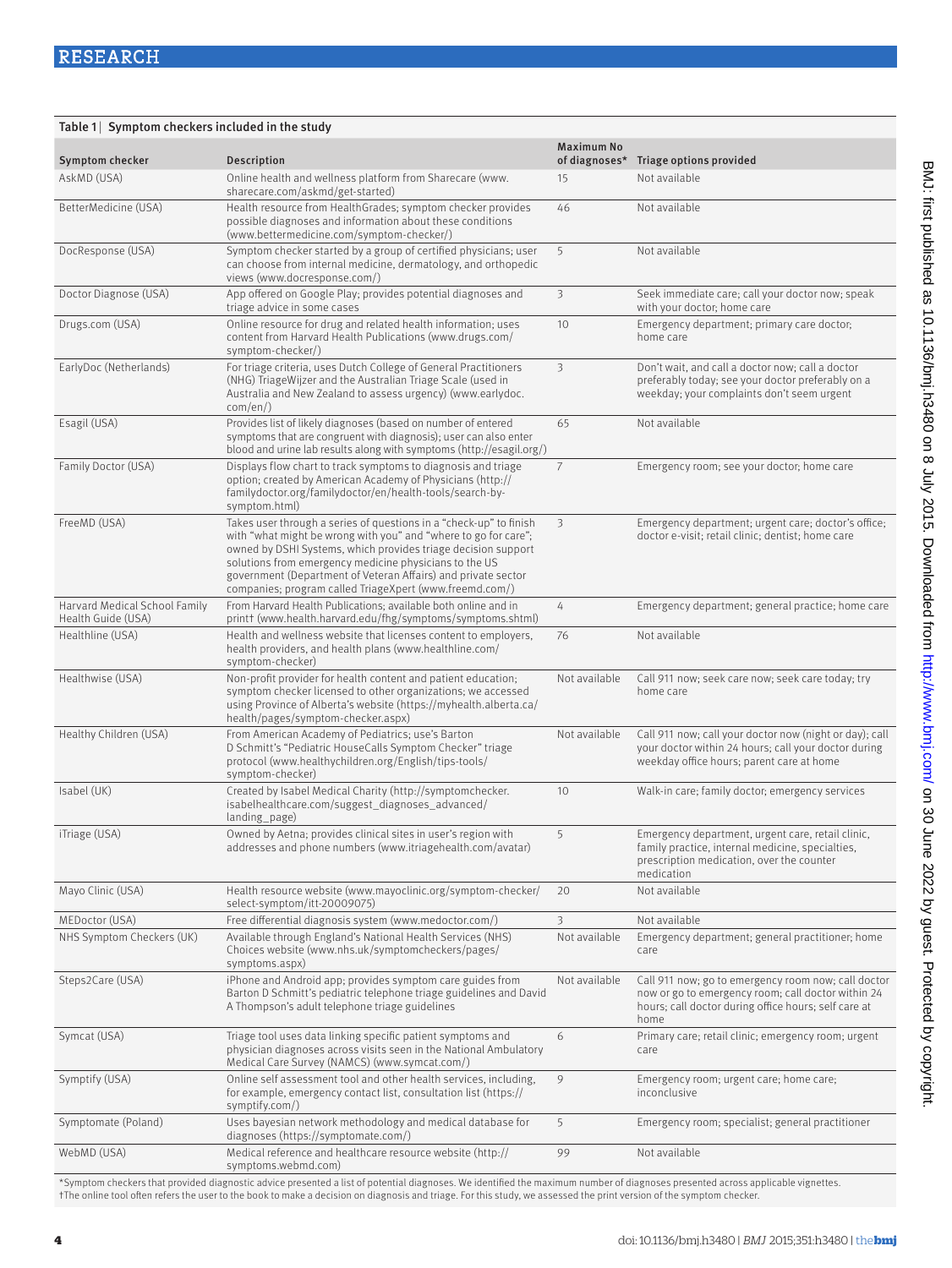| Table 2   Accuracy of diagnosis decision and triage advice for all symptom checkers, stratified by severity of standardized patient (SP) vignette and by frequency of the condition's diagnosis                                                                                                                                                                     |                 |                  |               |                |                 |                         |                          |                  |               |         |         |                         |         |
|---------------------------------------------------------------------------------------------------------------------------------------------------------------------------------------------------------------------------------------------------------------------------------------------------------------------------------------------------------------------|-----------------|------------------|---------------|----------------|-----------------|-------------------------|--------------------------|------------------|---------------|---------|---------|-------------------------|---------|
|                                                                                                                                                                                                                                                                                                                                                                     |                 | <b>Diagnosis</b> |               |                |                 |                         |                          |                  |               |         |         |                         |         |
| Type of vignette or                                                                                                                                                                                                                                                                                                                                                 | No of vignettes | Listed first     |               |                | Listed in top 3 |                         |                          | Listed in top 20 |               |         | Triage  |                         |         |
| diagnosis                                                                                                                                                                                                                                                                                                                                                           | $\mathcal{S}$   | Rate*            | % (95% Cl)    | <b>P</b> value | Rate*           | % (95% CI)              | <b>P</b> value           | Rate*            | % (95% CI)    | Pvalue  | Rate*   | % (95% CI)              | P value |
| All vignettes                                                                                                                                                                                                                                                                                                                                                       | 45 (100)        | 262/770          | 34 (31 to 37) |                |                 | 394/770 51 (47 to 54)   | $\overline{\phantom{a}}$ | 449/770          | 58 (55 to 62) |         | 301/532 | 57 (52 to 61)           |         |
| Type of SP vignette:                                                                                                                                                                                                                                                                                                                                                |                 |                  |               |                |                 |                         |                          |                  |               |         |         |                         |         |
| Emergent                                                                                                                                                                                                                                                                                                                                                            | 15 (33)         | 64/263           | 24 (19 to 30) |                |                 | $104/263$ 40 (34 to 46) |                          | 132/263          | 50 (44 to 56) |         | 147/183 | 80 <sub>(75to 86)</sub> |         |
| Non-emergent                                                                                                                                                                                                                                                                                                                                                        | 15 (33)         | 98/260           | 38 (32 to 44) | 00000          |                 | $148/260$ 57 (51 to 63) | 0.001                    | 157/260          | 60 (54 to 66) | 0.003   | 96/175  | 55 (47 to 63) <0.001    |         |
| Self care                                                                                                                                                                                                                                                                                                                                                           | 15 (33)         | 100/247          | 40 (34 to 47) |                |                 | $142/247$ 57 (51 to 63) |                          | 160/247          | 65 (59 to 71) |         | 58/174  | 33 (26 to 40)           |         |
| Type of diagnosist:                                                                                                                                                                                                                                                                                                                                                 |                 |                  |               |                |                 |                         |                          |                  |               |         |         |                         |         |
| Common                                                                                                                                                                                                                                                                                                                                                              | 26 (58)         | 174/457          | 38 (34 to 43) |                | 254/457         | 56 (52 to 61)           |                          | 283/457          | 62 (57 to 66) |         | 162/313 | 52 (46 to 57)           |         |
| Jncommon                                                                                                                                                                                                                                                                                                                                                            | 19(42)          | 88/313           | 28 (23 to 33) | 0.004          |                 | 140/313 45 (38 to 49)   | 0.001                    | 166/313          | 53 (47 to 59) | $-0.01$ | 139/219 | 63 (57 to 70)           | 0.01    |
| *Number of correct SP evaluations divided by applicable SP evaluations. Some SP vignettes could not be applied to a given symptom checker (see text). For example, an adult SP vignette could not be evaluated if It was a ped<br>†Based on annual number of ambulatory care visits in United States, 2009-10 (see supplementary appendix for further description). |                 |                  |               |                |                 |                         |                          |                  |               |         |         |                         |         |

diagnosis in the top 20 between symptom checkers that listed more than 11 diagnoses compared with those that only listed 1-3 diagnoses (59%, 53% to 65% *v* 53%, 46% to 59%, P =0.12; table 3). The accuracy of listing the correct diagnosis in the top 20 across the 23 individual symptom checkers ranged from 34% (95% confidence interval 17% to 52%) to 84% (73% to 95%, table 4).

#### Accuracy of triage advice

Appropriate triage advice was given in 57% (95% confi dence interval 52% to 61%) of standardized patient eval uations (table 2). Performance on triage advice was higher for emergent care standardized patient evalua tions than for non-emergent and self-care standardized patient evaluations: 80% (75% to 86%) *v* 55% (47% to 63%) *v* 33% (26% to 40%), P <0.001). Appropriate triage advice was higher for uncommon diagnoses than for common diagnoses: 63% (57% to 70%) *v* 52% (46% to 57%), P =0.01).

iTriage, Symcat, Symptomate, and Isabel always sug gested users seek care and therefore never advised self care (table 4). After excluding these four symptom checkers, appropriate triage advice was given in 61% (95% confidence interval 56% to 66%) of standardized patient evaluations (see supplementary table 5).

Symptom checkers that used the Schmitt or Thomp son nurse triage protocols were more likely to provide appropriate triage decisions than those that did not: 72% (95% confidence interval 60% to 84%) *v* 55% (50% to 59%), P =0.01; table 3. Accurate triage advice varied by operator of symptom checker (provider groups and physician associations 68% (58% to 77%), private com panies 59% (53% to 65%), health plans or governments 43% (34% to 51%), P<0.001).

## **Discussion**

Using standardized patient vignettes we measured the diagnostic and triage accuracy of symptom checkers. Although there was a range of performance across symptom checkers, overall they had deficits in both diagnosis and triage accuracy. On average, symptom checkers provided the correct diagnosis within the first 20 listed in 58% of standardized patient evaluations, with the best performing symptom checker listing the correct diagnosis in 84% of standardized patient evalu ations. Symptom checkers advised the appropriate level of care about half the time, but this varied by clinical severity. The correct triage decision was much higher for standardized patient evaluations requiring emer gent care (80%) than for those for which self care was appropriate (34%).

## Comparisons with other studies

Our results on diagnostic accuracy and appropriate tri age are roughly similar to previous work on the perfor mance of single symptom checkers for a limited set of diagnoses. $6-832$  $6-832$  $6-832$  An orthopedic symptom checker listed the correct diagnosis for knee pain 89% of the time, and Boots WebMD listed the correct diagnosis 70% of the time for ear, nose, and throat symptoms. [7](#page-8-24) [8](#page-8-22) One study that also used two common acute standardized patient

RESEARCH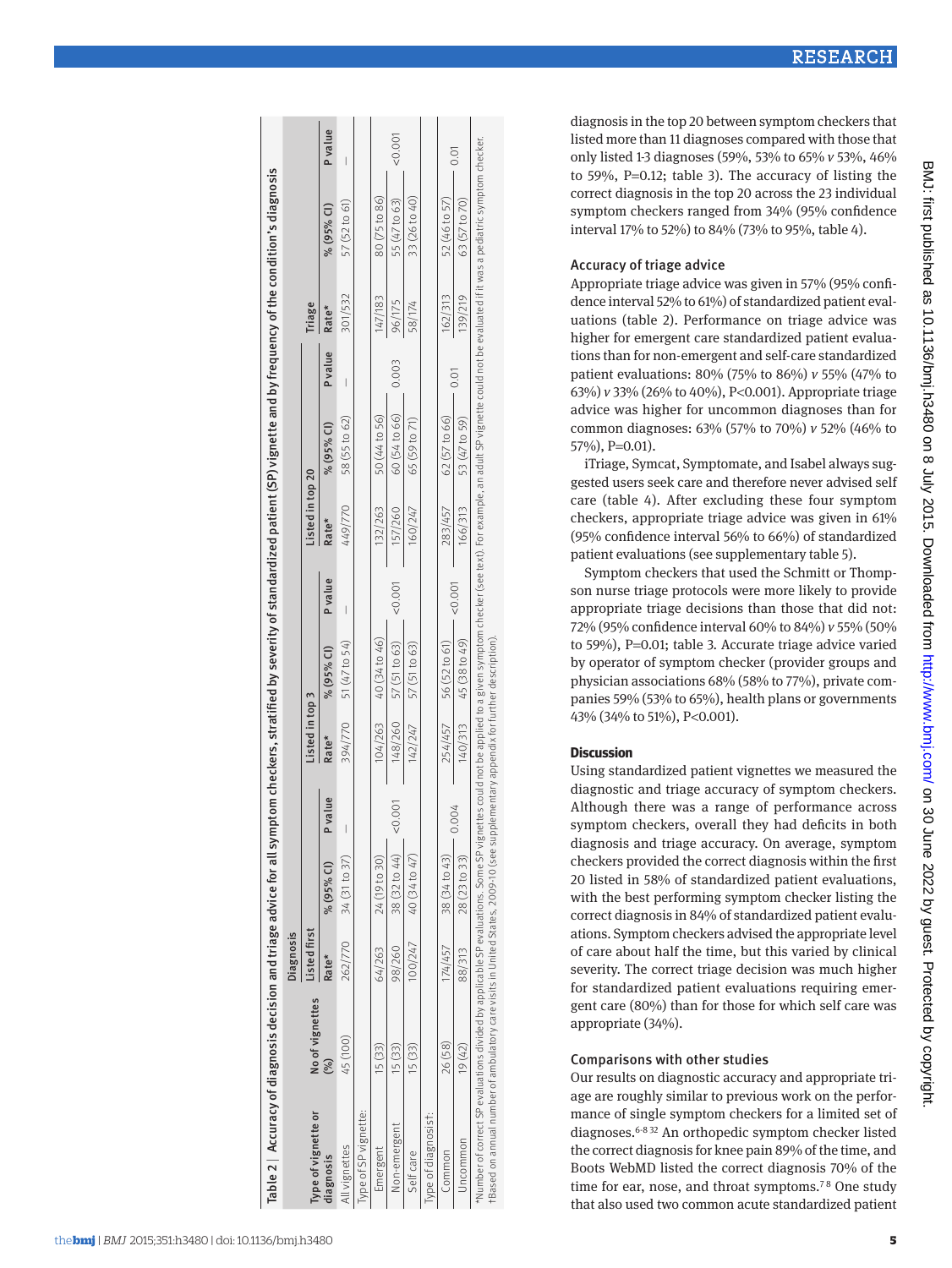| Symptom checker                                                                                                                                                                                                                                      |             | <b>Diagnosis</b>        |              |               |                |                  |               |               | Triage                                                                                                                                                            |               |               |        |
|------------------------------------------------------------------------------------------------------------------------------------------------------------------------------------------------------------------------------------------------------|-------------|-------------------------|--------------|---------------|----------------|------------------|---------------|---------------|-------------------------------------------------------------------------------------------------------------------------------------------------------------------|---------------|---------------|--------|
|                                                                                                                                                                                                                                                      | All symptom | No of symptom           | Listed first |               |                | Listed in top 20 |               |               | No of symptom                                                                                                                                                     |               |               |        |
| characteristics                                                                                                                                                                                                                                      | checkers    | ${\sf checkers}\,( \%)$ | Rate*        | % (95% Cl)    | <b>P</b> value | Rate*            | % (95% Cl)    | Pvalue        | checkers (%)                                                                                                                                                      | Rate*         | % (95% Cl)    | Pvalue |
| All symptom checkers                                                                                                                                                                                                                                 | 23 (100)    | 19 (100)                | 262/770      | 34 (31 to 37) |                | 449/770          | 58 (55 to 62) | I             | 15 (100)                                                                                                                                                          | 301/532       | 57 (52 to 61) |        |
| Uses nurse triage books?t:                                                                                                                                                                                                                           |             |                         |              |               |                |                  |               |               |                                                                                                                                                                   |               |               |        |
| Yes                                                                                                                                                                                                                                                  | 2(9)        | $\circ$ $\circ$         | $\circ$      | $\ddagger$    |                | $\circ$          | $\ddagger$    |               | 2(13)                                                                                                                                                             | 41/57         | 72 (60 to 84) |        |
| $\frac{1}{2}$                                                                                                                                                                                                                                        | 21(91)      | 19 (100)                | 262/770      | 34 (31 to 37) | $\ddagger$     | 449/770          | 58 (55 to 62) | $\frac{1}{1}$ | 13 (87)                                                                                                                                                           | 260/475       | 55 (50 to 59) | 0.01   |
| Asks demographic questions?:                                                                                                                                                                                                                         |             |                         |              |               |                |                  |               |               |                                                                                                                                                                   |               |               |        |
| Yes                                                                                                                                                                                                                                                  | 14(61)      | 12(63)                  | 157/458      | 34 (30 to 39) |                | 275/458          | 60 (56 to 65) |               | 9(60)                                                                                                                                                             | 162/319       | 51 (45 to 56) |        |
| $\frac{1}{2}$                                                                                                                                                                                                                                        | 9 (39)      | 7(37)                   | 105/312      | 34 (28 to 39) | 0.88           | 174/312          | 56 (50 to 61) | 0.24          | 6(40)                                                                                                                                                             | 139/213       | 65 (59 to 72) | 0.001  |
| Site owner:                                                                                                                                                                                                                                          |             |                         |              |               |                |                  |               |               |                                                                                                                                                                   |               |               |        |
| Health plan or government                                                                                                                                                                                                                            | 3(13)       | 1(5)                    | 16/44        | 36(22to 51)   |                | 34/44            | 77 (64 to 90) |               | 3(20)                                                                                                                                                             | 56/131        | 43 (34 to 51) |        |
| Provider group                                                                                                                                                                                                                                       | 4 (17)      | 5 (26)                  | 56/167       | 34 (26 to 41) | 0.9            | 104/167          | 62 (55 to 70) | 0.01          | 4(27)                                                                                                                                                             | 65/96         | 68 (58 to 77) | 0.001  |
| Private Company                                                                                                                                                                                                                                      | 14 (61)     | 13 (68)                 | 190/559      | 34 (30 to 38) |                | 311/559          | 56 (52 to 60) |               | 8(53)                                                                                                                                                             | 180/305       | 59 (53 to 65) |        |
| Maximum No of diagnoses listed:                                                                                                                                                                                                                      |             |                         |              |               |                |                  |               |               |                                                                                                                                                                   |               |               |        |
| $\frac{1}{2}$                                                                                                                                                                                                                                        | 6 (32)      | 6 (32)                  | 78/227       | 34 (28 to 41) |                | 120/227          | 53 (46 to 59) |               | 5 (33)                                                                                                                                                            | 87/163        | 53 (46 to 60) |        |
| 4-10                                                                                                                                                                                                                                                 | 7(37)       | 7 (37)                  | 107/283      | 38 (32 to 43) | 0.13           | 175/283          | 62 (56 to 68) | 0.12          | 6(40)                                                                                                                                                             | 131/224       | 58 (52 to 65) | 0.32   |
| $\frac{1}{\sqrt{2}}$                                                                                                                                                                                                                                 | 6 (32)      | 6 (32)                  | 77/260       | 30 (24 to 35) |                | 154/260          | 59 (53 to 65) |               | 4(27)                                                                                                                                                             | $\frac{5}{1}$ | $\frac{5}{1}$ |        |
| *Number of correct SP evaluations divided by applicable SP evaluations. Some SP vign<br>#Symptom checker does not provide suggestions for diagnosis.<br>§ Symptom checker does not provide triage advice.<br>From the Schmitt or Thompson protocols. |             |                         |              |               |                |                  |               |               | ettes could not be applied to a given symptom checker. For example, we could not evaluate an SP vignette aimed at adults if the symptom checker was for children. |               |               |        |

vignettes to evaluate WebMD reported a diagnostic accuracy rate of 50%. [6](#page-8-3)

Whether this level of performance for diagnosis and triage we observed is acceptable depends on the standard for comparison. If symptom checkers are seen as a replacement for seeing a physician, they are likely an inferior alternative. It is believed that physicians have a diagnostic accuracy rate of 85-90%, though in some studies using clinical vignettes, performance was lower[.33](#page-8-25) [34](#page-8-26) However, in-person physician visits might be the wrong comparison because patients are likely not using symptom checkers to obtain a definitive diagno sis but for quick and accessible guidance. Also, instead of diagnostic accuracy the key assessment of symptom checkers may be appropriate triage. Distinguishing between Rocky Mountain spotted fever and meningitis may be less important than ensuring patients seek emergent care.

If symptom checkers are seen as an alternative for simply entering symptoms into an online search engine such as Google, then symptom checkers are likely a superior alternative. A recent study found that when typing acute symptoms that would require urgent med ical attention into search engines to identify symp tom-related web sites, advice to seek emergent care was present only 64% of the time. [3](#page-8-2)

Perhaps the most appropriate comparison to symp tom checkers is telephone triage lines, which are widely used in developed nations.<sup>[15](#page-8-6)-[18](#page-8-7)</sup> In general patients use symptom checkers and telephone triage for similar complaints.<sup>[13](#page-8-4)</sup> Also, many nurse phone triage lines use the same underlying clinical logic as the symptom checkers evaluated in this study. For example, some health plan nurse triage lines use the Healthwise symptom checker, and the Schmitt and Thompson protocols were originally developed for phone triage and now provide the underlying logic for several symptom checkers that we evaluated. The accuracy of telephone triage recommendations, as compared to in-person physician recommendations, ranged from 61% in a study of pediatric abdominal pain to 69% in a multicenter observational study.<sup>[35](#page-8-27) 36</sup> A recent study of NHS Symptom Checkers and NHS Direct's telephone triage line found triage advice from both to be comparable. [9](#page-8-29) Given their similar clinical logic, triage performance, and their negligible opera tion costs, symptom checkers could potentially be a more cost effective way of providing triage advice than nurse-staffed phone lines.[17](#page-8-14)

## Implications for using symptom checkers

Both symptom checkers and telephone triage have been promoted as a means of reducing unnecessary office visits.[15](#page-8-6) [-18](#page-8-7) [37](#page-8-30) The impact of symptom checkers on how people seek care depends on how patients respond to advice, and this is unknown. In one study, users expressed skepticism about the diagnosis ultimately suggested by a symptom checker. [6](#page-8-3) The risk averse nature of symptom checkers' triage advice is a concern. In two thirds of standardized patient evaluations where medical attention was not necessary, we found symptom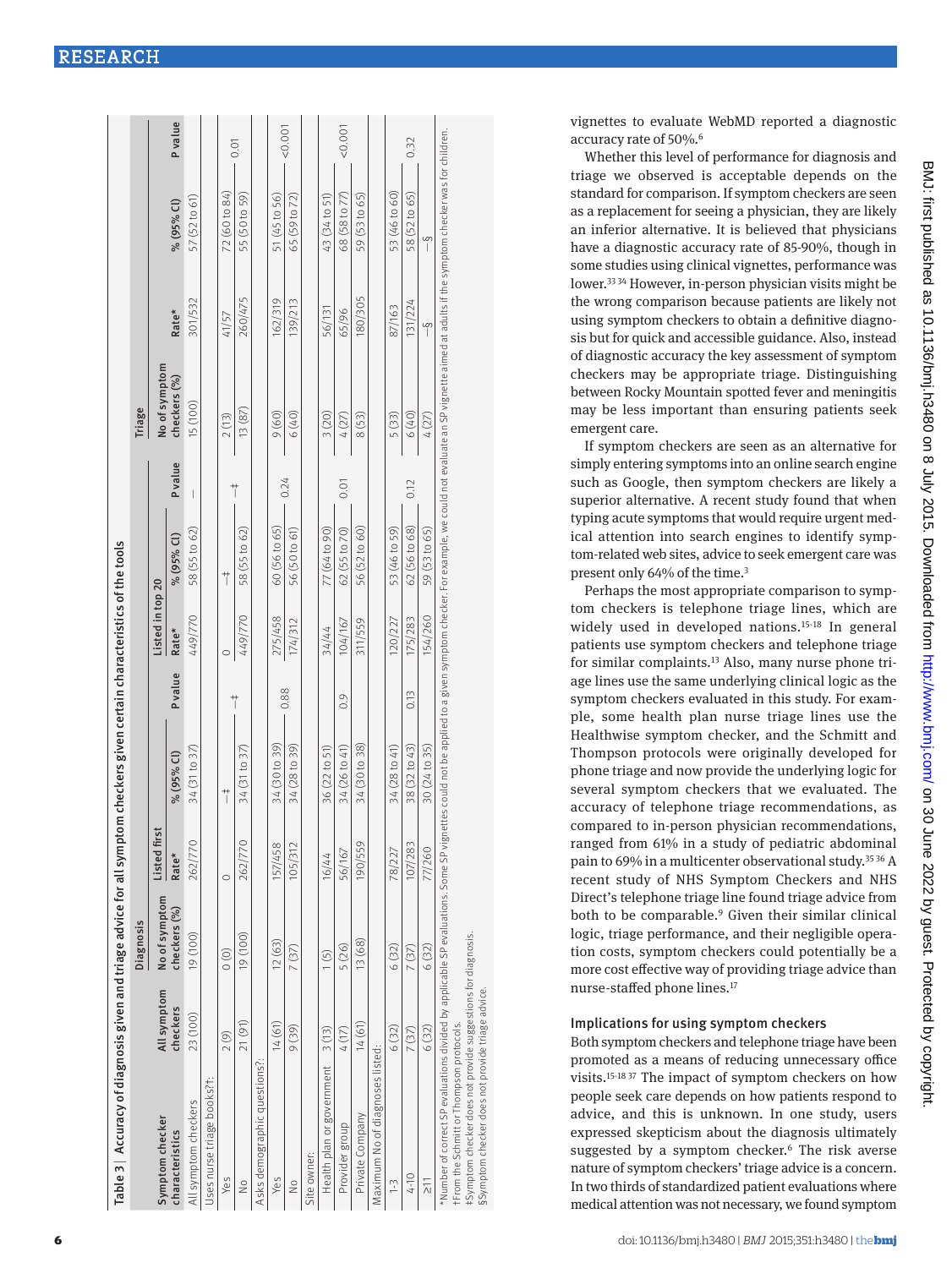| Table 4   Accuracy of diagnosis decision and triage advice for each symptom checker                                                                                          |              |                         |                 |               |                  |                         |                      |                        |                      |                        |                                        |                                                                                                                                                                   |                      |                         |
|------------------------------------------------------------------------------------------------------------------------------------------------------------------------------|--------------|-------------------------|-----------------|---------------|------------------|-------------------------|----------------------|------------------------|----------------------|------------------------|----------------------------------------|-------------------------------------------------------------------------------------------------------------------------------------------------------------------|----------------------|-------------------------|
|                                                                                                                                                                              | Diagnosis    |                         |                 |               |                  |                         | Triage               |                        |                      |                        |                                        |                                                                                                                                                                   |                      |                         |
| Symptom checker                                                                                                                                                              | Listed first |                         | Listed in top 3 |               | Listed in top 20 |                         | All cases            |                        |                      | Emergent care required |                                        | Non-emergent care reasonable                                                                                                                                      |                      | Self care reasonable    |
| $(n=23)$                                                                                                                                                                     | Rate*        | % (95% CI)              | Rate*           | % (95% CI)    | Rate*            | % (95% CI)              | Rate*                | % (95% CI)             | Rate*                | % (95% CI)             | Rate*                                  | % (95% CI)                                                                                                                                                        | Rate*                | % (95% CI)              |
| Ask MD                                                                                                                                                                       | 17/40        | 43 (26 to 59)           | 27/40           | 68 (52 to 83) | 30/40            | 75 (61 to 89)           | $\frac{1}{1}$        | $\overline{1}$         | $\overline{1}$       | $\frac{1}{1}$          | $\frac{1}{1}$                          | $\overline{1}$                                                                                                                                                    | $\overline{1}$       | $\frac{1}{\sqrt{2}}$    |
| BetterMedicine                                                                                                                                                               | 11/45        | 24 (11 to 38)           | 13/45           | 29 (15 to 43) | 17/45            | 38 (23 to 53)           | $\frac{1}{1}$        | $\overline{1}$         | $\frac{1}{1}$        | $\frac{1}{1}$          | $\frac{1}{1}$                          | $\frac{1}{1}$                                                                                                                                                     | $\overline{1}$       | $\frac{1}{1}$           |
| DocResponse                                                                                                                                                                  | 18/36        | 50 (33 to 67)           | 24/36           | 67 (50 to 83) | 26/36            | 72 (57 to 88)           | $\frac{1}{1}$        |                        | $\frac{1}{\sqrt{2}}$ | $\frac{1}{\sqrt{2}}$   | $\ensuremath{\mathop{\dagger}\limits}$ | $\overline{1}$                                                                                                                                                    | $\frac{1}{\sqrt{2}}$ | $\frac{1}{\sqrt{2}}$    |
| <b>Doctor Diagnose</b>                                                                                                                                                       | 16/39        | 41 (25 to 57)           | 17/39           | 44 (27 to 60) | 18/39            | 46 (30 to 63)           | 10/16                | 63 (36 to 89)          | 8/10                 | 80 (13 to 100)         | 2/3                                    | 67 (0 to 100)                                                                                                                                                     | O/3                  | (0 to 0)                |
| irugs.com                                                                                                                                                                    | 17/43        | 40 (24 to 55)           | 20/43           | 47 (31 to 63) | 25/43            | 58 (43 to74)            | 25/42                | 60 (44 to75)           | 8/14                 | 57 (27 to 87)          | 9/15                                   | 60 (32 to 88)                                                                                                                                                     | 8/13                 | 62 (31 to 92)           |
| EarlyDoc                                                                                                                                                                     | 6/19         | 32 (9 to 55)            | 7/19            | 33 (9 to 57)  | 7/19             | 33 (9 to 57)            | 71/6                 | 53 (26 to79)           | 4/6                  | 67 (12 to 100)         | 3/5                                    | 60 (0 to 100)                                                                                                                                                     | $\frac{2}{6}$        | 33 (0 to 88)            |
| Esagil                                                                                                                                                                       | 9/44         | 20 (8 to 33)            | 15/44           | 34 (24 to 54  | 22/44            | 50 <sub>(35</sub> to65) | $\frac{1}{\sqrt{2}}$ | $\overline{1}$         | $\overline{1}$       | $\frac{1}{\sqrt{2}}$   | $\overline{1}$                         | $\overline{1}$                                                                                                                                                    | $\frac{1}{\sqrt{2}}$ | $\frac{1}{\sqrt{2}}$    |
| Family Doctor                                                                                                                                                                | 20/43        | 47 (31 to62)            | 24/43           | 56 (40 to 71) | 24/43            | 56 (40 to71)            | 22/41                | 54 (38 to70)           | 6/12                 | 50 (17 to 83)          | 7/14                                   | 50 (20 to 80)                                                                                                                                                     | 9/15                 | 60 <sub>(32to</sub> 88) |
| FreeMD                                                                                                                                                                       | 16/44        | 36 (22 to 51)           | 20/44           | 45 (30 to 61) | 21/44            | 48 (32 to 63)           | 26/44                | 59 (44 to74)           | 10/15                | 67 (40 to 94)          | 13/15                                  | 87 (67 to 100)                                                                                                                                                    | 3/14                 | 21 (0 to 46)            |
| HMS Family Health<br>Guide                                                                                                                                                   | 13/38        | 34 (18 to 50)           | 20/38           | 52 (39 to 72) | 21/38            | 55 (39 to72)            | 32/40                | 78 (64 to 91)          | 13/14                | 93 (77 to 100)         | 11/13                                  | 85 (62 to 100)                                                                                                                                                    | 8/13                 | 62 (31 to 92)           |
| Healthline                                                                                                                                                                   | 17/45        | 38 (23 to 53)           | 24/45           | 53 (37 to 68) | 26/45            | 58 (43 to73)            | $\frac{1}{\sqrt{2}}$ | $\frac{1}{1}$          | $\frac{1}{1}$        | $\frac{1}{\sqrt{2}}$   | $\frac{1}{1}$                          | $\overline{1}$                                                                                                                                                    | $\frac{1}{\sqrt{2}}$ | $\frac{1}{\sqrt{2}}$    |
| Healthwise                                                                                                                                                                   | $\ddagger$   | $\ddagger$              | $\ddagger$      | $\ddagger$    | $\ddagger$       | $\ddagger$              | 19/44                | 43 (28 to 58)          | 15/15                | 100 (100 to 100)       | 1/15                                   | 7(0 to 21)                                                                                                                                                        | 3/14                 | 21 (0 to 46)            |
| Healthy Children                                                                                                                                                             | $\ddagger$   | $\ddagger$              | $\ddagger$      | $\ddagger$    | $\ddagger$       | $\ddagger$              | 11/15                | 73 (48 to 99)          | 3/3                  | 100 (100 to 100)       | 5/5                                    | 00 (100 to 100)                                                                                                                                                   | 3/7                  | 43 (0 to 92)            |
| Isabel                                                                                                                                                                       | 20/45        | 44 (29 to60)            | 31/45           | 69 (55 to 83) | 38/45            | 84 (73 to 95)           | 23/45                | 51 (36 to 66)          | 15/15                | 100 (100 to 100)       | 8/15                                   | 53 (25 to 82)                                                                                                                                                     | O/15                 | (0 to 0)                |
| Triage                                                                                                                                                                       | 16/45        | 36 (22 to 51)           | 29/45           | 64 (49 to 78) | 34/45            | 77 (64 to 90)           | 14/43                | 33 (19 to 48)          | 14/14                | 100 (100 to 100)       | O/14                                   | $(0 \t0 \t0 \t0)$                                                                                                                                                 | 0/15                 | (0 to 0)                |
| Mayo Clinic                                                                                                                                                                  | 7/41         | 17 (5 to 29)            | 24/41           | 59 (43 to 74) | 31/41            | 76 (62 to 89)           | $\frac{1}{1}$        | $\frac{1}{1}$          |                      | $\frac{1}{1}$          |                                        | $\frac{1}{1}$                                                                                                                                                     |                      | $\frac{1}{1}$           |
| MEDoctor                                                                                                                                                                     | 2/37         | $5(0 \text{ to } 13)$   | 16/37           | 43 (26 to 60) | 16/37            | 43 (26 to 60)           | $\frac{1}{1}$        | $\frac{1}{1}$          | $\frac{1}{1}$        | $\frac{1}{1}$          | $\frac{1}{1}$                          | $\frac{1}{1}$                                                                                                                                                     | $\frac{1}{1}$        | $\frac{1}{1}$           |
| <b>SHIN</b>                                                                                                                                                                  | $\ddagger$   | $\ddagger$              | $\ddot{ }$      | $\ddagger$    | $\ddagger$       | $\ddagger$              | 23/44                | 52 <sub>(37to68)</sub> | 13/15                | 87 (67 to 100)         | 3/15                                   | 20 (0 to 43)                                                                                                                                                      | 7/14                 | 50 <sub>(20to 80)</sub> |
| Steps2Care                                                                                                                                                                   | $\ddagger$   | $\ddagger$              | $\ddagger$      | $\ddagger$    | $\ddagger$       | $\ddagger$              | 30/42                | 71 (57 to 86)          | 12/14                | 86 (65 to 100)         | 10/14                                  | 71 (44 to 98)                                                                                                                                                     | 8/14                 | 57 (27 to 87)           |
| Symcat                                                                                                                                                                       | 18/45        | 40 (25 to 55)           | 32/45           | 71 (57 to 85) | 34/45            | 76 (62 to 89)           | 20/45                | 44 (29 to 60)          | 8/15                 | 53 (25 to 82)          | 12/15                                  | 80 (57 to 100)                                                                                                                                                    | O/15                 | (0 t 0 0)               |
| Symptify                                                                                                                                                                     | 13/45        | 29 (15 to 43)           | 16/45           | 36 (22 to 51) | 20/45            | 44 (29 to 60)           | 28/40                | 70 (55 to85)           | 11/12                | 92 (73 to 100)         | 10/14                                  | 71 (44 to 98)                                                                                                                                                     | 7/14                 | 50 (20 to 80)           |
| Symptomate                                                                                                                                                                   | 10/32        | 31 (14 to 48)           | 11/32           | 34 (17 to 52) | 11/32            | 34 (17 to 52)           | 9/14                 | 64 (36 to93)           | 7/9                  | 76 (44 to 100)         | 2/3                                    | 67 (0 to 100)                                                                                                                                                     | O/2                  | (0 t 0 0)               |
| WebMD                                                                                                                                                                        | 16/45        | 36 <sub>(21 to50)</sub> | 23/45           | 51 (36 to 66) | 28/45            | 62 (47 to77)            | $\frac{1}{1}$        | $\frac{1}{1}$          | $\frac{1}{1}$        | $\frac{1}{1}$          | $\overline{1}$                         |                                                                                                                                                                   |                      |                         |
| *Number of correct SP evaluations divided by applicable SP evaluations. Some SP vign<br>HMS=Harvard Medical School; NHS=National Health Service.<br>$\overline{\phantom{0}}$ |              |                         |                 |               |                  |                         |                      |                        |                      |                        |                                        | ettes could not be applied to a given symptom checker. For example, we could not evaluate an SP vignette aimed at adults if the symptom checker was for children. |                      |                         |

†Symptom checker does not provide triage advice.

†Symptom checker does not provide triage advice.<br>‡Symptom checker does not provide diagnosis suggestions. ‡Symptom checker does not provide diagnosis suggestions.

BMJ: first published as 10.1136/bmj.h3480 on 8 July 2015. Downloaded from http://www.bmj.com/ on 30 June 2022 by guest. Protected by copyright. BMJ: first published as 10.1136/bmj.h3480 on 8 July 2015. Downloaded from <http://www.bmj.com/> on 30 June 2022 by guest. Protected by copyright.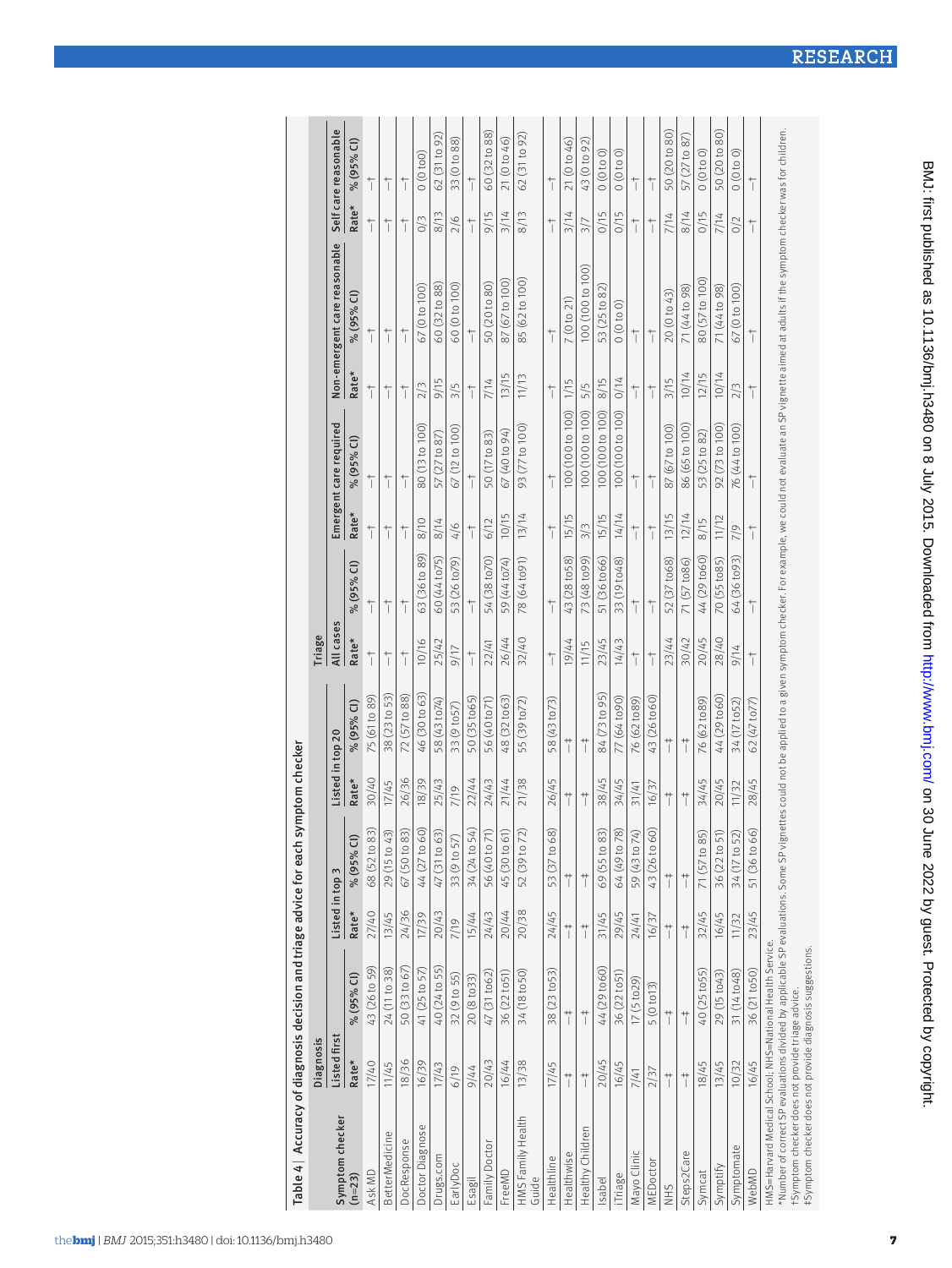checkers encouraged care. Overly risk adverse advice is not limited to symptom checkers. Telephone triage advice can also encourage unnecessary care seeking[.32](#page-8-23) [35](#page-8-27) For instance, the NHS's telephone triage line, which is not staffed by health professionals, has been implicated in increasing visits to emergency departments in the UK[.38](#page-8-31) Some patients researching health conditions online are motivated by fear, and the listing of concerning diagnoses by symptom checkers could contribute to hypochondriasis and "cyberchondria," which describes the escalated anxiety associated with self diagnosis on the internet.<sup>[39](#page-8-32)-43</sup> Together, confusion, risk adverse triage advice, and cyberchondria could mean that symptom checkers encourage patients to receive care unnecessarily and thus increase healthcare spending. Understanding how patients interpret and use the advice from symptom checkers and the impact of symptom checkers on care seeking should be a key focus for future research.

The symptom checkers in this study represent the first generation of such tools, and there are several potential advances that may improve their performance in future versions. Incorporating local epidemiological data may help inform diagnoses. For instance, addition of real time information about the local incidence of illness in the community greatly improved the performance of a diagnostic tool for group A streptococcal pharyngitis[.10](#page-8-34) Diagnosis and triage rates could also be improved if symptom checkers incorporated individual clinical data from medical claims or the electronic medical record. Demographic information is critical for both diagnostic and triage decisions for programs such as symptom checkers.<sup>11</sup> One surprising finding in our study was that symptom checkers that asked for demographic background information did not perform better. However, it is possible that this demographic information was not effectively incorporated into the symptom checkers' algorithms.

#### Strengths and limitations of this study

Despite the growing use of symptom checkers, we believe our study is the first to assess the clinical performance across a large number of symptom checkers and wide range of conditions.

There were key limitations to this study. We cannot be sure we identified all publicly available symptom checkers, despite a thorough search of relevant databases and consultation with experts in this discipline. We used clinical vignettes in which the symptoms and diagnoses were typically clear, and few vignettes included comorbid conditions, resulting in a possible overestimation of the true clinical accuracy of symptom checkers[.33](#page-8-25) Some standardized patient vignettes contained specific clinical language (for example, mouth ulcers, tonsils with exudate), and actual patients with the same condition might struggle with the words to use to describe their symptoms or use different terms. Therefore, our analysis represents an indirect assessment of how well symptom checkers would perform with actual patients. We do not know how well physicians or other providers would diagnose or triage when presented with these standardized patient vignettes, preventing a direct comparison between symptom checkers and physicians. When symptom checkers suggested several care sites (for example, emergency department or general practice), our triage assessment was based only on the highest acuity site of care listed, and this may contribute to our finding that triage advice is risk averse.

Symptom checkers are part of a larger trend of both patients and physicians using the internet for many healthcare tasks and therefore it seems likely that the use of symptom checkers will only increase. Patients are chatting online with physicians, $44$  emailing their doctors for medical advice,<sup>45</sup> receiving care through e-visits,<sup>46 [47](#page-8-39)</sup> and downloading health apps to smartphones.[48](#page-8-40) In addition to the public, physicians and other practitioners are also using conceptually similar tools to aid in the diagnosis and triage of their patients.[49](#page-8-41) [50](#page-8-42)

Physicians should be aware that an increasing number of their patients are using new internet based tools such as symptom checkers and that the diagnosis and triage advice patients receive may often be inaccurate. For patients, our results imply that in many cases symptom checkers can give the user a sense of possible diagnoses but also provide a note of caution, as the tools are frequently wrong and the triage advice overly cautious. Symptom checkers may, however, be of value if the alternative is not seeking any advice or simply using an internet search engine. Further evaluations and monitoring of symptom checkers will be important to assess whether they help people learn more and make better decisions about their health.

Contributors: All authors conceived and designed the study. HLS acquired the data and drafted the manuscript. HLS and AM analysed and interpreted the data. CG, JAL, and AM critically revised the manuscript for important intellectual content. HLS and AM carried out the statistical analysis. AM provided administrative, technical, and material support and supervised the study. AM acts as guarantor.

Funding: This study was funded by the US National Institute of Health (National Institute of Allergy and Infectious Disease grant No R21 AI097759-01).

Competing interests: All authors have completed the ICMJE uniform disclosure form at [http://www.icmje.org/coi\\_disclosure.pdf](http://www.icmje.org/coi_disclosure.pdf) and declare: all authors are affiliated with Harvard Medical School. Harvard Medical School's Family Health Guide is used as the basis for one of the symptom checkers evaluated. This symptom checker is available both in print and online [\(www.health.harvard.edu/family\\_health\\_](http://www.health.harvard.edu/family_health_guide/symptoms) [guide/symptoms\)](http://www.health.harvard.edu/family_health_guide/symptoms). None of the authors have been or plan to be involved in the development, evaluation, promotion, or any other facet of a Harvard Medical School related symptom checker; the authors have no support from any organisation for the submitted work; no financial relationships with any organisations that might have an interest in the submitted work in the previous three years; no other relationships or activities that could appear to have influenced the submitted work.

Ethical approval: Not required

Data sharing: No additional data available.

Transparency: The guarantor (AM) affirms that the manuscript is an honest, accurate, and transparent account of the study being reported; that no important aspects of the study have been omitted; and that any discrepancies from the study as planned (and, if relevant, registered) have been explained.

This is an Open Access article distributed in accordance with the Creative Commons Attribution Non Commercial (CC BY-NC 4.0) license, which permits others to distribute, remix, adapt, build upon this work